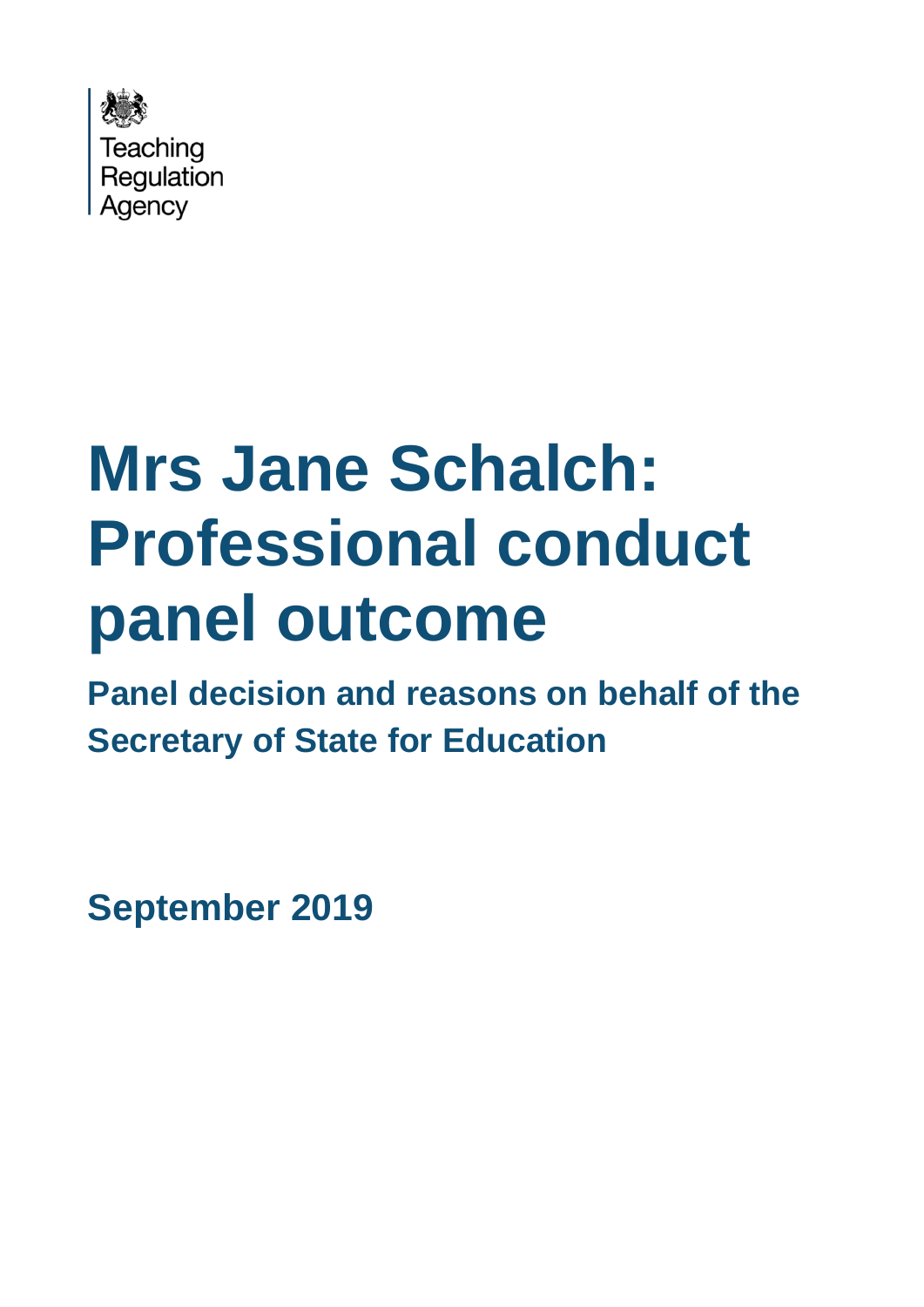# **Contents**

|                         | A. Introduction                                                                                                 | 3  |
|-------------------------|-----------------------------------------------------------------------------------------------------------------|----|
|                         | <b>B.</b> Allegations                                                                                           | 4  |
|                         | C. Preliminary applications                                                                                     | 4  |
| D. Summary of evidence  |                                                                                                                 | 5  |
|                         | <b>Documents</b>                                                                                                | 5  |
|                         | <b>Witnesses</b>                                                                                                | 5  |
| E. Decision and reasons |                                                                                                                 | 5  |
|                         | Findings of fact                                                                                                | 6  |
|                         | Findings as to unacceptable professional conduct and/or conduct that may bring the<br>profession into disrepute | 9  |
|                         | Panel's recommendation to the Secretary of State                                                                | 10 |
|                         | Decision and reasons on behalf of the Secretary of State                                                        | 14 |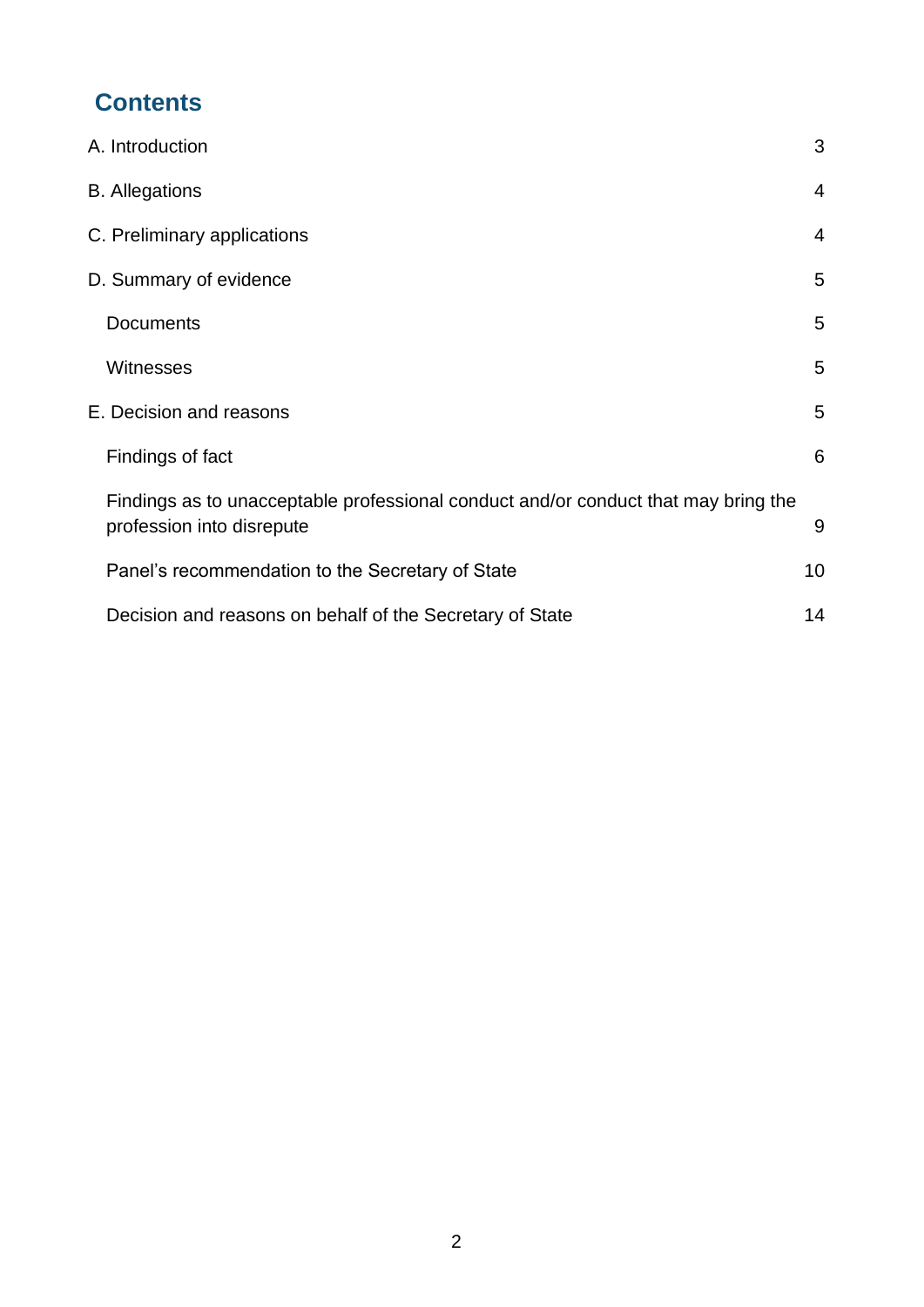**Professional conduct panel decision and recommendations, and decision on behalf of the Secretary of State**

| Teacher:                                 | Mrs Jane Schalch                                     |
|------------------------------------------|------------------------------------------------------|
| <b>TRA</b> reference:                    | 0017254                                              |
| Date of determination: 17 September 2019 |                                                      |
| <b>Former employer:</b>                  | Warwick Junior School, Myton Road, Warwick, CV34 6PP |

# <span id="page-2-0"></span>**A. Introduction**

A professional conduct panel ("the panel") of the Teaching Regulation Agency ("the TRA") convened on 16 to 17 September 2019 at Cheylesmore House, 5 Quinton Road, Coventry CV1 2WT to consider the case of Mrs Jane Schalch ("Mrs Schalch").

The panel members were Mr Ian Carter (teacher panellist – in the chair), Ms Esther Maxwell (lay panellist) and Mrs Kathy Thomson (former teacher panellist).

The legal adviser to the panel was Mr Tomos Jones of Eversheds Sutherland (International) LLP solicitors.

The presenting officer for the TRA was Ms Samantha Paxman of Browne Jacobson LLP solicitors.

Mrs Schalch was present and was represented by Mr Andrew Faux of Counsel.

The hearing took place in public and was recorded.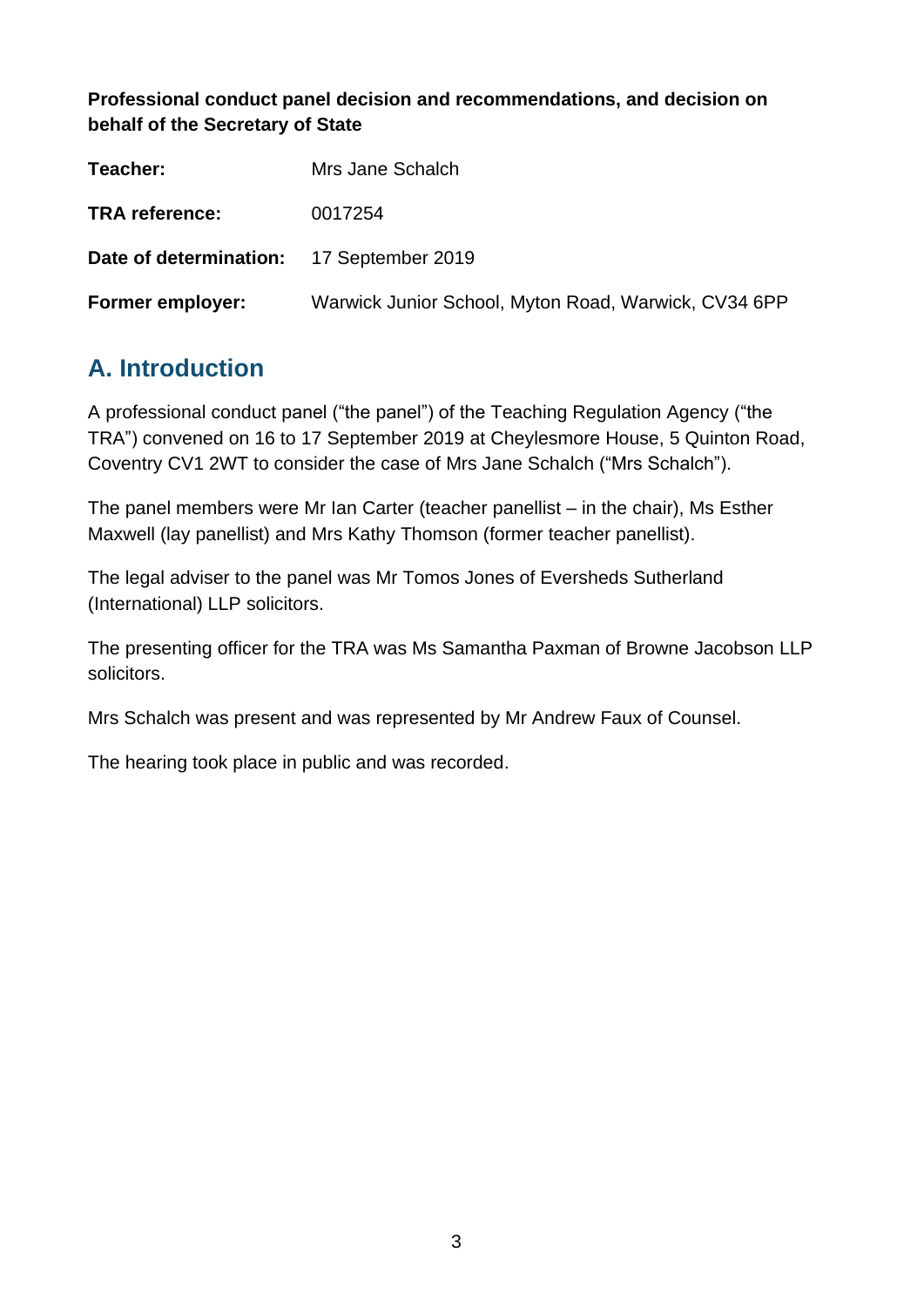# <span id="page-3-0"></span>**B. Allegations**

The panel considered the allegation set out in the Notice of Proceedings dated 22 August 2019.

It was alleged that Mrs Schalch was guilty of unacceptable professional conduct and/or conduct that may bring the profession into disrepute in that whilst employed as a teacher at Warwick Junior School during the 2015/16 academic year she:

1. Failed to take appropriate action and/or ensure that appropriate action was taken when she became aware that Pupil A was engaged in a relationship with a teacher and/or older adult male, in that she did not report her concerns to the School and/or Local Authority, and/or otherwise take any steps to safeguard Pupil A.

It was noted by the panel that Mrs Schalch admitted to the facts of the allegation in the Statement of Agreed Facts which she signed on 21 August 2019.

It was further noted by the panel that Mrs Schalch accepted that the admitted facts of the allegation amounted to unacceptable professional conduct and conduct that may bring the profession into disrepute.

# <span id="page-3-1"></span>**C. Preliminary applications**

The panel considered an application by the teacher's representative that some parts of the hearing be heard in private. The presenting officer consented to the application.

The panel determined to exercise its discretion under Regulation 11(3) of the Teachers' Disciplinary (England) Regulations 2012 and paragraph 4.57 of the Procedures that the public should be excluded from the hearing for those parts of the hearing in which references would be made to Mrs Schalch's private life, health and the health of her husband.

The panel took into account the general rule that hearings should be held in public and that this is generally desirable to maintain public confidence in the administration of these proceedings and also to maintain confidence in the teaching profession.

However, on this occasion, the panel considered that the application for those sensitive parts of Mrs Schalch's evidence to be heard in private was a reasonable one given the concerns about sensitive and confidential matters relating to Mrs Schalch's private life, health and the health of her husband being placed in the public domain.

The panel had regard to whether the teacher's request ran contrary to the public interest. The panel noted that it was required to announce its decisions in public as to whether the facts had been proven and whether those facts amounted to unacceptable professional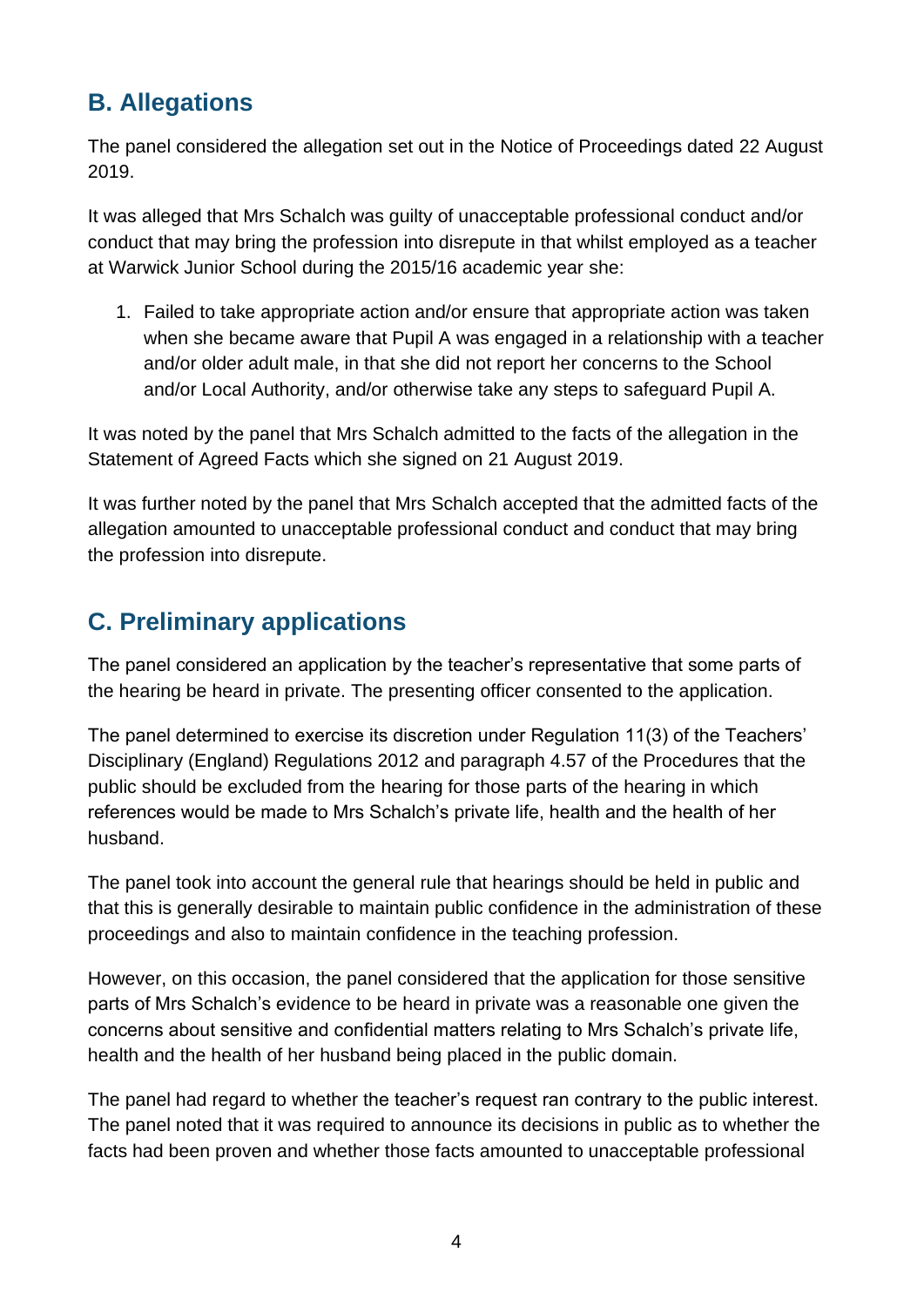conduct and/or conduct that may bring the profession into disrepute. In the event that the case continued, any decision of the Secretary of State would also be published.

The panel considered that, in the circumstances of this case where the facts were so intertwined with Mrs Schalch's private life, health and the health of her husband, that the public interest would be satisfied by these public announcements, even if some parts of Mrs Schalch's evidence were to be given in private. These public announcements would ensure that public confidence in these proceedings and in the standards of the profession would be maintained.

The panel therefore consented to this application.

# <span id="page-4-0"></span>**D. Summary of evidence**

## <span id="page-4-1"></span>**Documents**

In advance of the hearing, the panel received a bundle of documents which included:

Section 1: Chronology and anonymised pupil list – pages 2 to 3

Section 2: Notice of Proceedings and Response – pages 5 to 15

Section 3: Teaching Regulation Agency documents – pages 17 to 433

Section 4: Teacher documents – pages 435 to 477

The panel members confirmed that they had read all of the documents.

## <span id="page-4-2"></span>**Witnesses**

The panel heard oral evidence from Mrs Schalch and from Witness A, a previous work colleague and friend of Mrs Schalch's.

## <span id="page-4-3"></span>**E. Decision and reasons**

The panel announced its decision and reasons as follows:

The panel carefully considered the case before it and reached a decision.

The panel confirmed that it had read all of the documents provided in the bundle in advance of the hearing.

Mrs Schalch was employed as a teacher at Warwick Junior School (the "School"), an independent school for boys aged between 7-11. The School is part of Warwick Independent Schools Foundation (the "Foundation").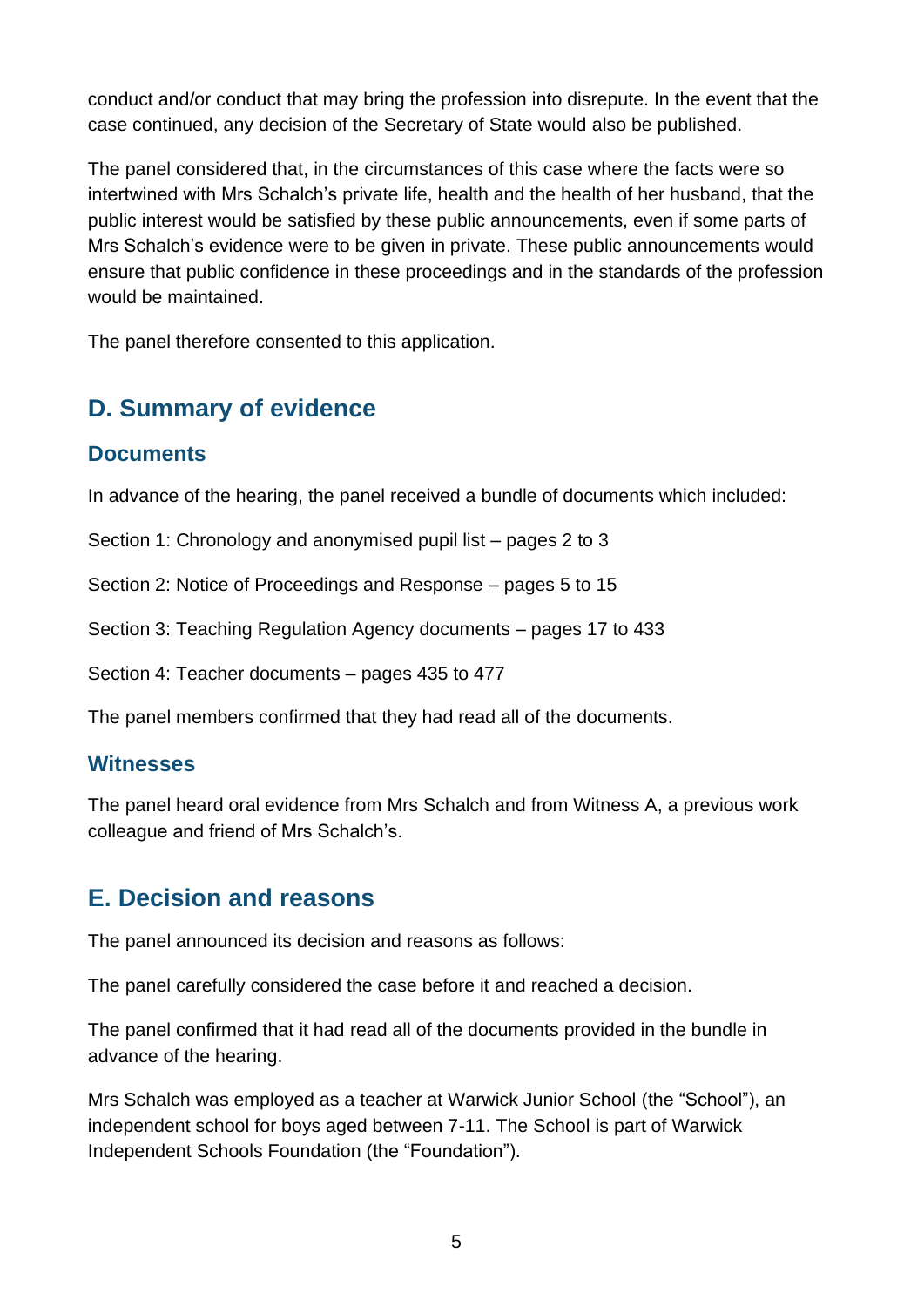Mrs Schalch is married to Mr Schalch who, up until March 2016, was head of [Redacted] at Warwick School, the section of Warwick School for boys aged 11-18.

In November 2015, Mrs Schalch discovered that her husband had been having a sexual relationship with a pupil at King's High School ("Pupil A"). He had been tutoring Pupil A in [Redacted], in a private capacity. King's High School is the female 'counterpart' to the allmale Warwick School and is also part of the Foundation. Mrs Schalch's husband told her that the relationship had been ongoing since September/October 2015.

Following the discovery, Mrs Schalch was told by her husband that Pupil A was 18. However, when Mr Schalch was arrested in March 2016, it transpired that Pupil A had been, in fact, some days away from her  $18<sup>th</sup>$  birthday at the time the discovery of the relationship was made.

Nevertheless, it is alleged that Mrs Schalch was aware that Pupil A was a pupil at King's High School, yet she did not report the sexual relationship between her husband and Pupil A to the School and/or Local Authority. Subsequently, it was alleged that she failed to take steps to safeguard Pupil A.

On 18 March 2016, a parent of a pupil at King's High School emailed the then headmaster of Warwick School to disclose allegations that Mr Schalch was in a sexual relationship with Pupil A. Pupil A had confided in his daughter regarding the relationship and she had subsequently informed her father.

On 30 March 2016, the police arrested Mr Schalch on suspicion of having a sexual relationship with Pupil A which constituted an abuse of a position of trust. On the same date and until 9 June 2017, Mrs Schalch was granted compassionate leave and was asked not to attend the School.

On 9 June 2017, Mrs Schalch was suspended, and the School commenced an investigation into her conduct centred on her failing to disclose her knowledge of Mr Schalch's relationship with Pupil A to the School and/or Local Authority.

Mrs Schalch's disciplinary hearing took place on 13 February 2018. A decision dismissing her for failing to report her husband's inappropriate conduct with a Foundation pupil was made on 27 February 2018. Mrs Schalch initially appealed that decision but then left her employment in March 2018.

## <span id="page-5-0"></span>**Findings of fact**

The panel's findings of fact are as follows:

The panel found the following allegation against Mrs Schalch proven, for the following reasons: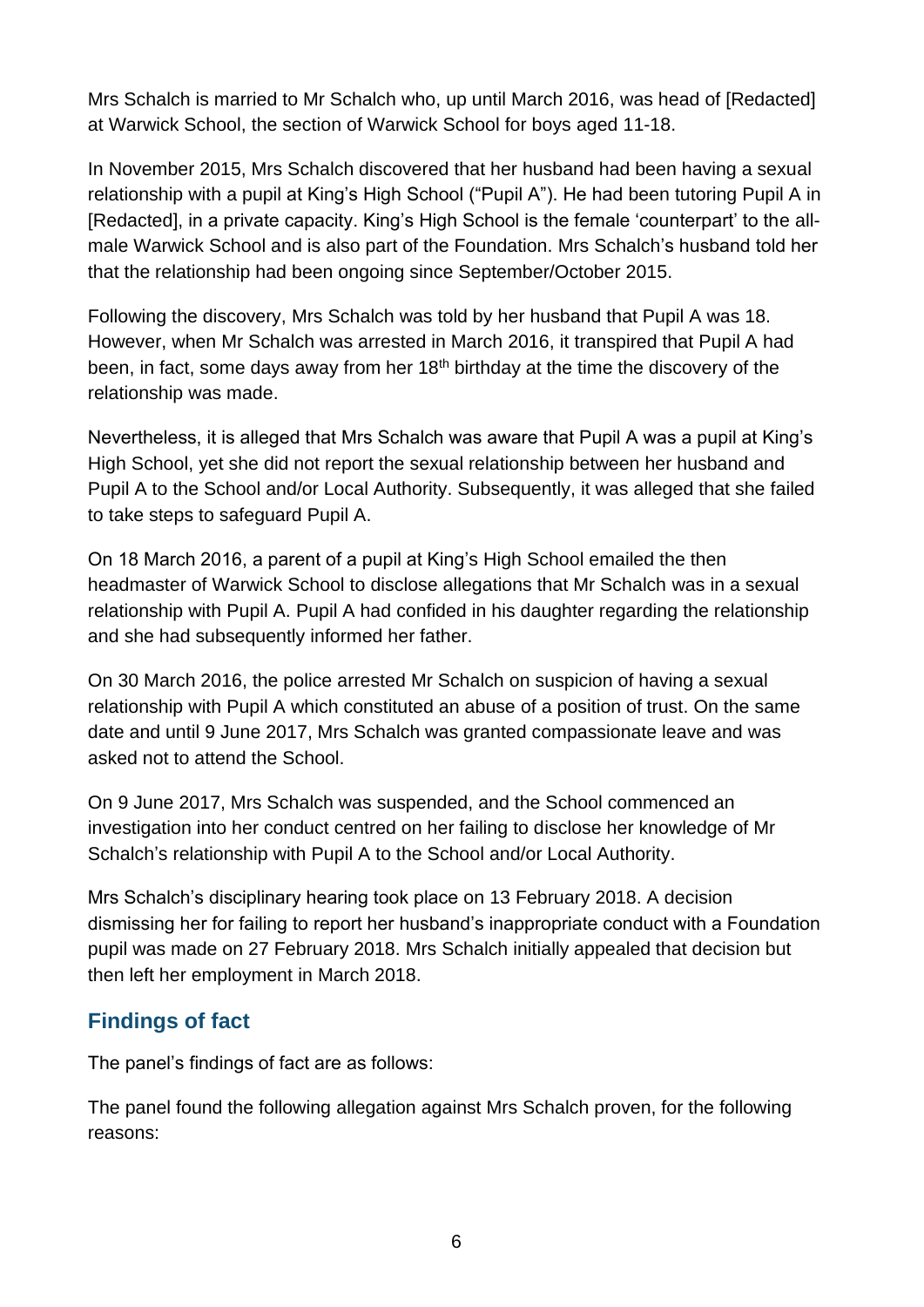**1. She failed to take appropriate action and/or ensure appropriate action was taken when she became aware that Pupil A was engaged in a relationship with a teacher and/or older adult male, in that she did not report her concerns to the School and/or Local Authority, and/or otherwise take any steps to safeguard Pupil A.**

The panel noted that Mrs Schalch unequivocally admitted to the facts of this allegation in the Statement of Agreed Facts (the "Statement") which she signed on 21 August 2019.

In the Statement, Mrs Schalch admitted that in November 2015, she became aware that her husband was engaged in a relationship with Pupil A, having arrived home to find Pupil A in her underwear in the guest bedroom of the marital home. In the Statement, Mrs Schalch further admitted that she was aware that Pupil A was a pupil at King's High School and that Pupil A was being given private [Redacted] tuition by Mr Schalch.

Mrs Schalch was informed by her husband that he and Pupil A had been engaged in a relationship since approximately September/October 2015. Mrs Schalch was also informed by her husband that Pupil A was 18 years of age (although in reality, Pupil A did not turn 18 until a few days later) and that Pupil A's mother was aware of the relationship. Following Mrs Schalch's discovery, Mr Schalch promised that he would have no further contact with Pupil A.

Although Mrs Schalch was aware that Pupil A was a pupil at King's High School, she failed to take appropriate action once she had become aware that Pupil A was engaged in a relationship with her husband, as she was required to do in accordance with the Staff Code of Conduct, the Foundation's Child Protection and Safeguarding Policy, Keeping children safe in education (KCSIE July 2015) as well as other relevant statutory legislation.

The panel noted that the Staff Code of Conduct defined "gross misconduct" as: "*misconduct of such a serious and fundamental nature that it breaches the contractual relationship between a teacher and the School*" and that it included:

- "*2.11 failure to comply with the child protection policy which will be made available to you;* and
- *2.19 failure to raise concerns about the practice of other staff, using appropriate channels*."

The panel therefore concluded that, pursuant to the Staff Code of Conduct, Mrs Schalch's actions (or lack thereof) amounted to serious gross misconduct.

In addition to the Staff Code of Conduct, the panel noted that Mrs Schalch was under an obligation to comply with the Foundation's Child Protection and Safeguarding Policy (the "Policy"). This Policy applied to all Foundation schools (and all staff members) within the Foundation.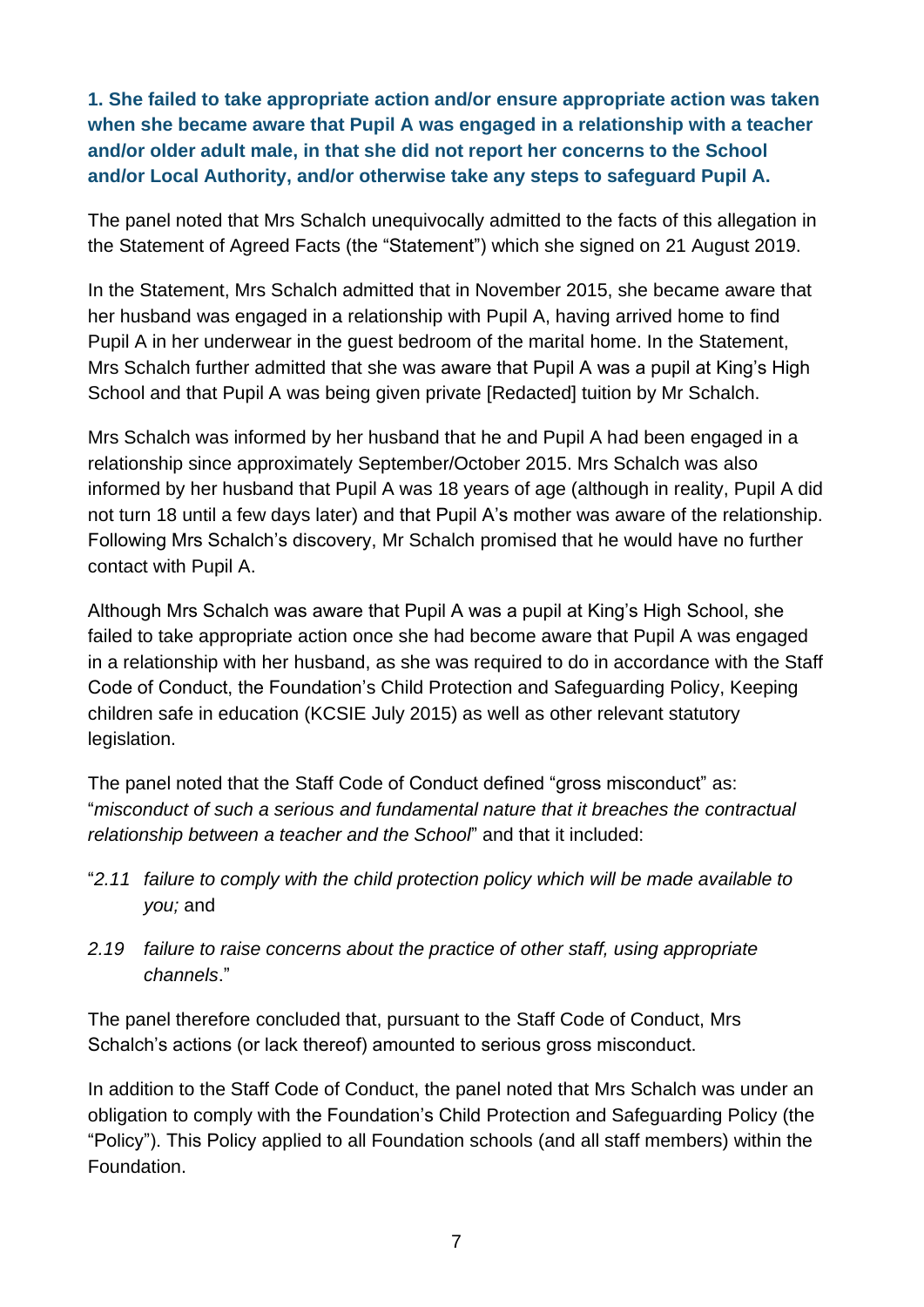The Policy made it clear that the Foundation was "*committed to safeguarding and promoting the welfare of children and young people*" and that all Foundation teachers were required to act on "*any suspicion or disclosure that may suggest that a child is at risk of harm at home, in the community or in the school*".

The Policy made it clear that good practice included "*referring all concerns about a pupil's safety and welfare to the DSL, or if necessary, directly to the police or children's social care*" and that "*all staff*" were required to "*pass on any safeguarding concerns regarding a pupil they may have without delay to their respective DSL of their schools*".

In terms of whistleblowing, the Policy set out that "*staff who are concerned about the conduct of a colleague towards a pupil are undoubtedly placed in a very difficult position. all staff must remember that the welfare of the child is paramount. staff must report that all concerns about poor practice or possible child abuse by colleagues to the relevant head*."

Finally, the panel noted that Mrs Schalch was under a duty to comply with the relevant guidance document which, at the time of the discovery, was "*Keeping children safe in education: Statutory guidance for schools and colleges (July 2015)*". This guidance document reiterated that, in the event that a staff member had concerns about another staff member, such concerns should be referred to the headteacher or principal of the staff member's school.

Mrs Schalch had been aware of these policies. In September 2015, she had signed to confirm that she had read and understood them and that she agreed to abide by them.

Additionally, Mrs Schalch had received safeguarding training from the School's Designated Safeguarding Lead in January 2016 whereby a hypothetical scenario had been discussed involving a 22 year old male teacher at Warwick School "going out" with an 18 year old pupil from King's High School and what staff members should do if they became aware of such a scenario taking place.

Although the panel acknowledged that Mrs Schalch had been placed in an invidious and compromising position by the actions of her husband, the panel nonetheless considered that Mrs Schalch had been under an obligation to report known information about the relationship between Pupil A and her husband and that failure to do so may have placed Pupil A at risk of harm.

As a result of her not reporting her concerns to the School and/or Local Authority, the panel took the view that Mrs Schalch had inadvertently enabled further, potential harm to Pupil A as, unbeknownst to her, the relationship between Pupil A and Mr Schalch continued until March 2016.

Accordingly, the panel considered that Mrs Schalch failed to take appropriate action and/or ensure appropriate action was taken when she became aware that Pupil A was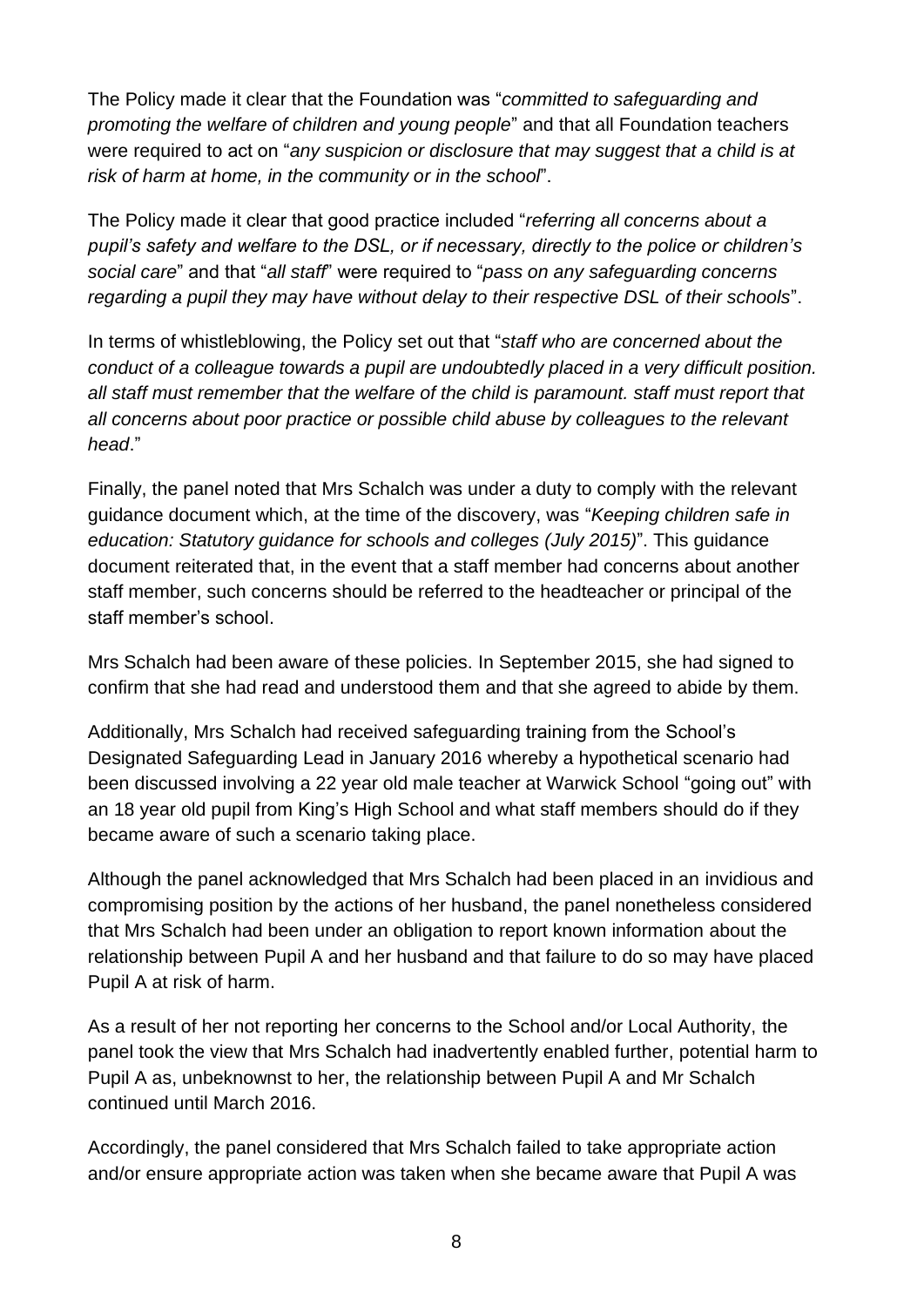engaged in a relationship with her husband in that she did not report her concerns to the School and/or Local Authority, and/or otherwise take any steps to safeguard Pupil A.

The panel therefore found this allegation proven.

## <span id="page-8-0"></span>**Findings as to unacceptable professional conduct and/or conduct that may bring the profession into disrepute**

Having found the allegation to have been proven, the panel went on to consider whether the facts of that proven allegation amount to unacceptable professional conduct and/or conduct that may bring the profession into disrepute.

In doing so, the panel had regard to the document Teacher Misconduct: The Prohibition of Teachers, which the panel referred to as "the Advice".

The panel was satisfied that the conduct of Mrs Schalch, in relation to the facts found proven, involved breaches of the Teachers' Standards. The panel considers that by reference to Part Two, Mrs Schalch was in breach of the following standards:

- Teachers uphold public trust in the profession and maintain high standards of ethics and behaviour, within and outside school, by
	- o having regard for the need to safeguard pupils' well-being, in accordance with statutory provisions;
- Teachers must have proper and professional regard for the ethos, policies and practices of the school in which they teach…
- Teachers must have an understanding of, and always act within, the statutory frameworks which set out their professional duties and responsibilities.

The panel was satisfied that the conduct of Mrs Schalch amounted to misconduct of a serious nature which fell significantly short of the standards expected of the profession.

The panel also considered whether Mrs Schalch's conduct displayed behaviours associated with any of the offences listed on pages 10 and 11 of the Advice. However, the panel found that none of these offences was relevant.

The panel noted that the events which led to the allegation may be considered to be conduct which fell outside of the education setting. This was due to the events being witnessed in her own home and in relation to a pupil who did not attend her school but was a pupil of another Foundation school.

However, the panel took the view that this still fell within the definition of unacceptable professional conduct pursuant to section 5(ii)(a) which states that:

"*Misconduct outside of the education setting will only amount to "unacceptable professional conduct" if it affects the way the person fulfils their teaching role or if it may lead to pupils being exposed to or influenced by the behaviour in a harmful way*."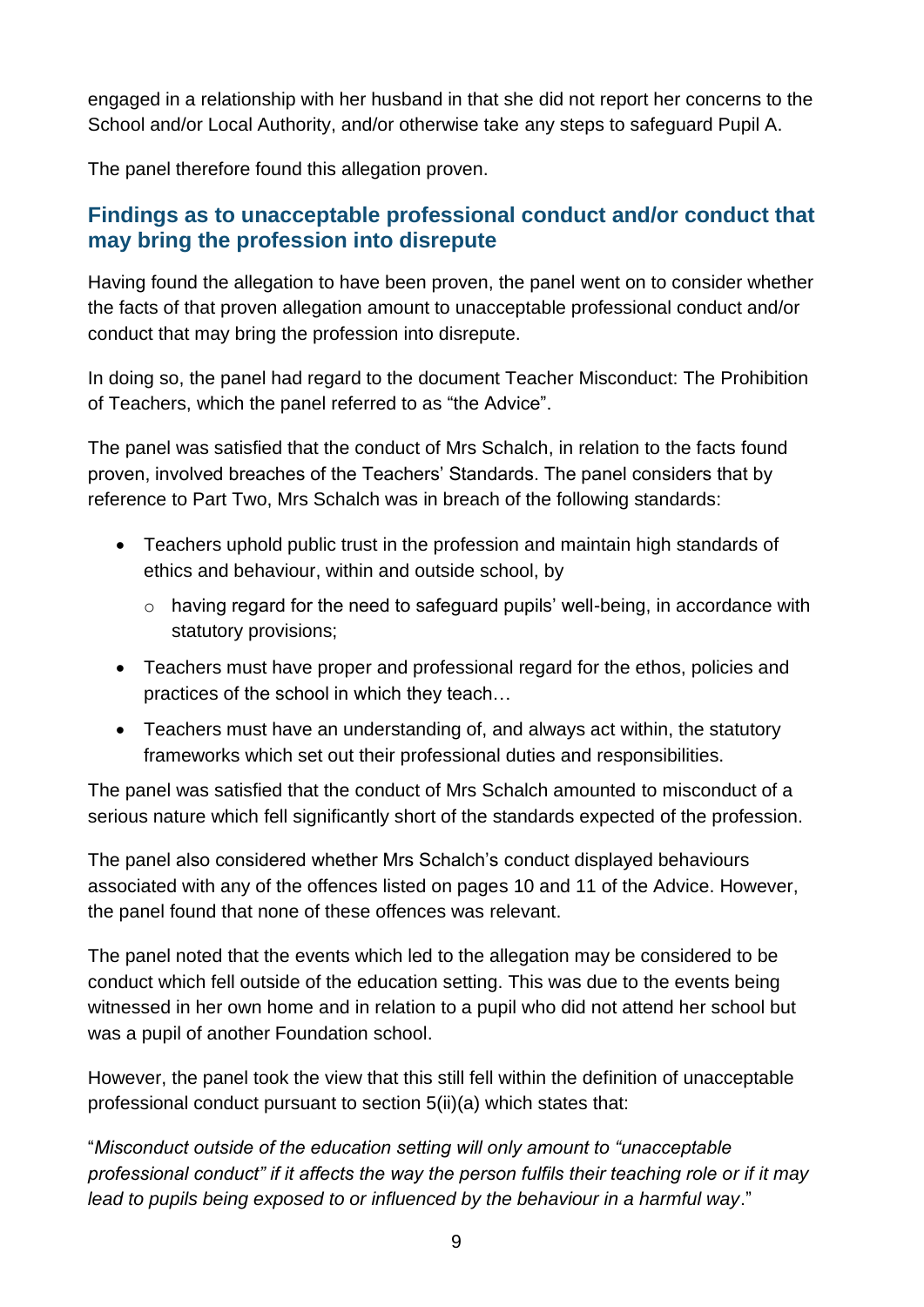Accordingly, the panel was satisfied that Mrs Schalch was guilty of unacceptable professional conduct.

The panel then went on to consider how the teaching profession is viewed by others and the influence that teachers may have on pupils, parents and others in the community. The panel also took account of the uniquely influential role that teachers can hold in pupils' lives and that pupils must be able to view teachers as role models in the way they behave.

The finding of misconduct is serious, and the conduct displayed would likely have a negative impact on the individual's status as a teacher, potentially damaging the public perception of them.

The panel considered that the safeguarding duties and responsibilities of teachers are not strictly confined to the education setting. Despite the unusual circumstances (i.e. a wife's having to report her husband's behaviour) and the unique pressures involved in this case, teachers are nevertheless, required to act in accordance with relevant safeguarding policies and statutory legislation even when they are outside of the education setting.

The panel therefore found that Mrs Schalch's failure to take appropriate action and/or ensure appropriate action was taken when she became aware that Pupil A was engaged in a relationship with her husband constituted conduct that may bring the profession into disrepute.

## <span id="page-9-0"></span>**Panel's recommendation to the Secretary of State**

Given the panel's findings in respect of unacceptable professional conduct and conduct that may bring the profession into disrepute, it was necessary for the panel to go on to consider whether it would be appropriate to recommend the imposition of a prohibition order by the Secretary of State.

In considering whether to recommend to the Secretary of State that a prohibition order should be made, the panel considered whether it was an appropriate and proportionate measure, and whether it was in the public interest to do so. Prohibition orders should not be given in order to be punitive, or to show that blame has been apportioned, although they are likely to have a punitive effect.

The panel considered the particular public interest considerations set out in the Advice and, having done so, found a number of them to be relevant in this case, namely:

- the protection of pupils...;
- the maintenance of public confidence in the profession; and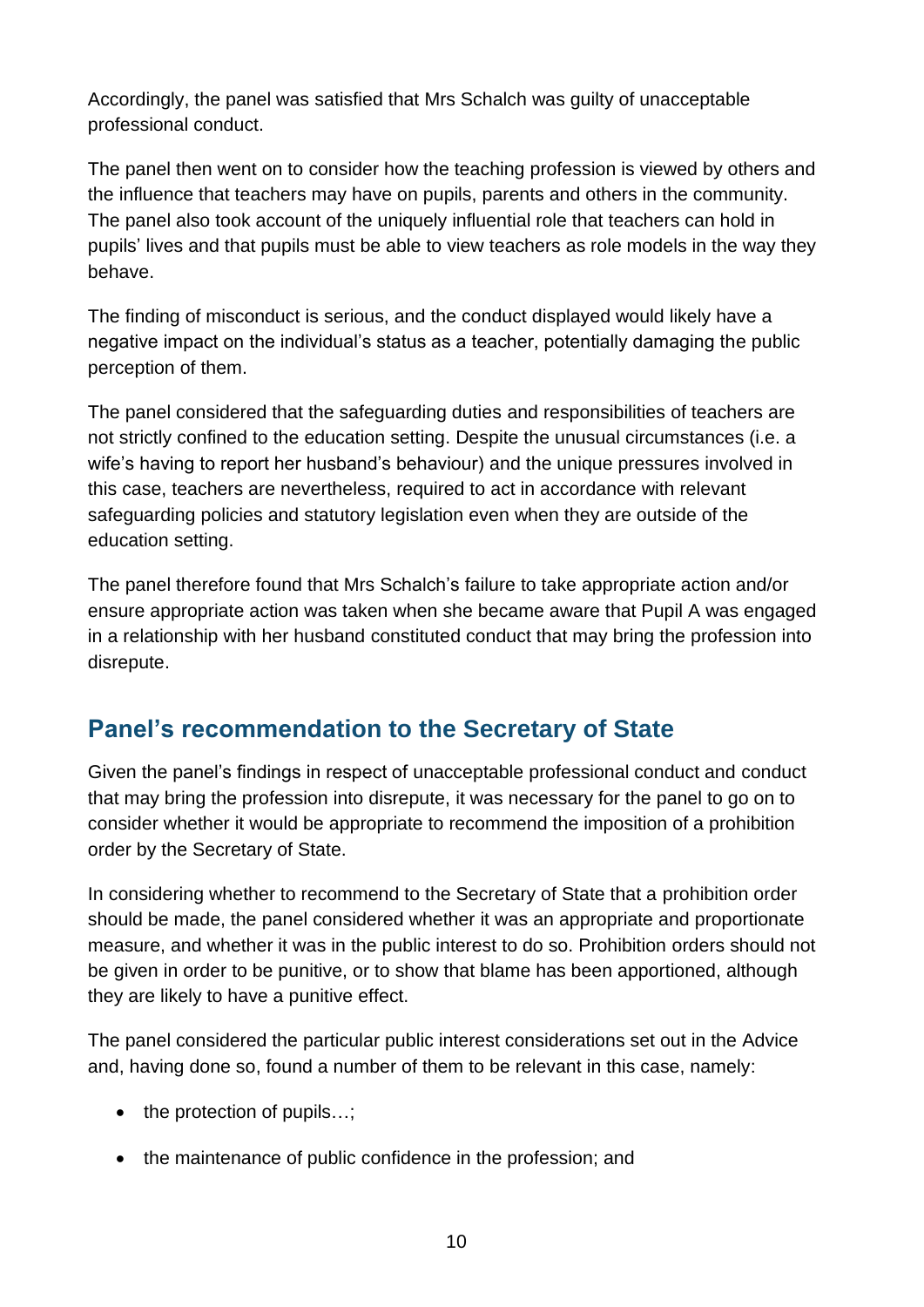• declaring and upholding proper standards of conduct.

In the light of the panel's findings against Mrs Schalch, the panel considered there was a strong public interest consideration in declaring proper standards of conduct in the profession as the conduct found against Mrs Schalch was outside that which could reasonably be tolerated.

Similarly, the panel considered that public confidence in the profession could be seriously weakened if conduct such as that found against Mrs Schalch were not treated with the utmost seriousness when regulating the conduct of the profession.

In view of the clear public interest considerations that were present, the panel considered carefully whether or not it would be proportionate to impose a prohibition order, taking into account the effect that this would have on Mrs Schalch.

In carrying out the balancing exercise, the panel had regard to the public interest considerations both in favour of, and against, prohibition as well as the interests of Mrs Schalch. The panel took further account of the Advice, which suggests that a prohibition order may be appropriate if certain behaviours of a teacher have been proven.

In the list of such behaviours, those that were relevant in this case were:

- serious departure from the personal and professional conduct elements of the Teachers' Standards; and
- misconduct seriously affecting the education and/or well-being of pupils.

In the light of the panel's findings, the panel accepted that Mrs Schalch had been the victim of appalling and invidious circumstances.

The panel considered that Mrs Schalch had demonstrated insight and remorse for failing to report her husband's affair with Pupil A to the School and/or Local Authority.

This is evidenced in Mrs Schalch's witness statement in which she stated that: "*My failure to safeguard Pupil A was very wrong. In failing to report [the affair between her husband and Pupil A], I made a very serious error of judgment. This error in judgment could never happen again as I am now acutely aware of the breadth of my duties as a teacher to all school pupils of any age*… *I did not take the correct steps to safeguard the pupil involved and I deeply regret my lack of action*".

This is consistent with what Mrs Schalch wrote in a letter to the then deputy headmaster of the School dated 1 December 2017 in which she stated that "*I can now see that I also needed to apply a professional perspective as opposed to viewing it from a simply marital one*".

During her oral testimony, the panel questioned Mrs Schalch as to what she would do if she were to discover that her husband was having an affair with another pupil or working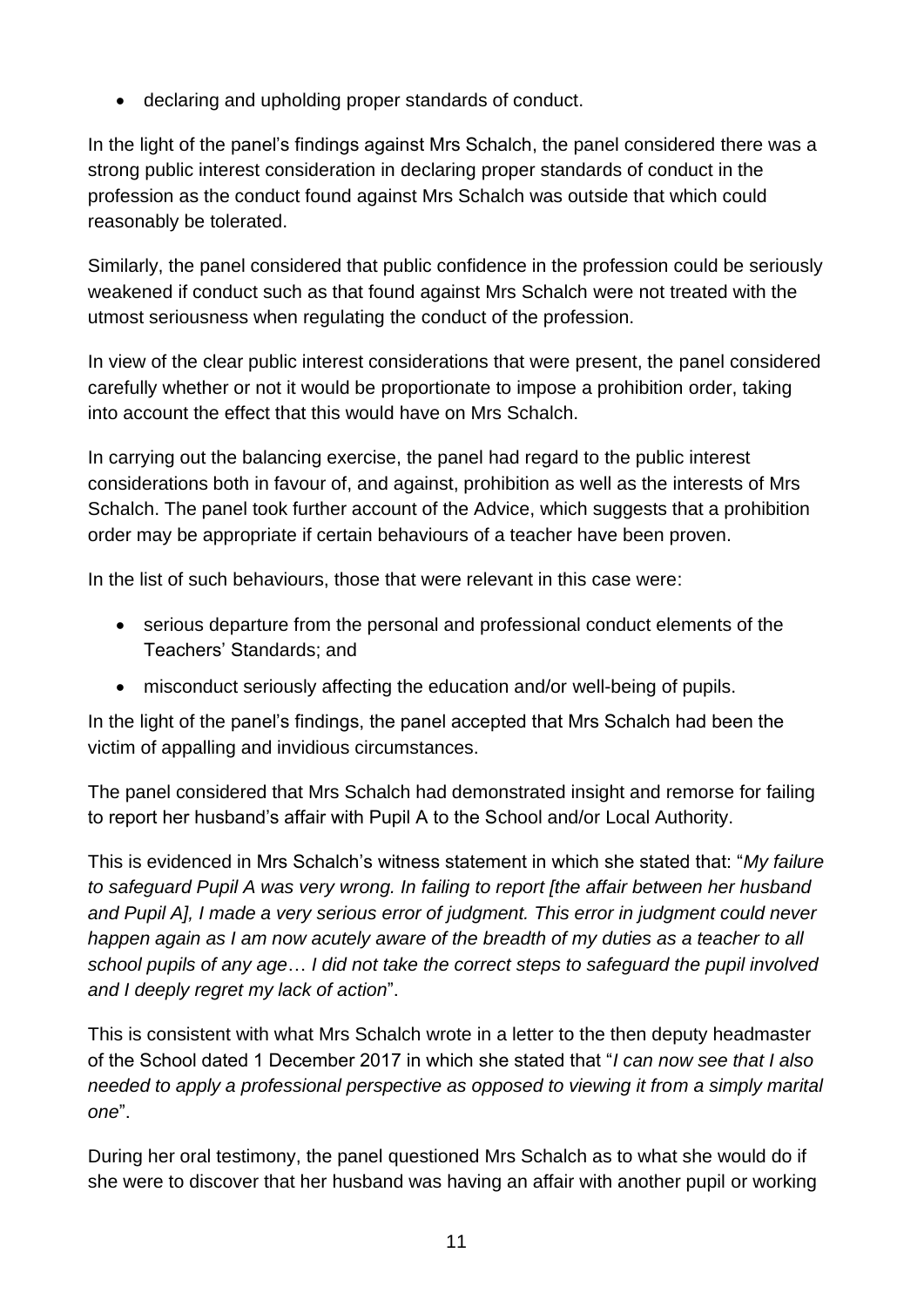with children in any context, to which Mrs Schalch replied, "*I would report it immediately… even if it ended my marriage*". The panel considered this testimony to be compelling.

In any event, the panel noted that such a scenario was unlikely to happen again, [Redacted]

Additionally, the panel noted that following Mrs Schalch's discovery of her husband's affair with Pupil A, she had felt isolated and lonely. During her oral testimony, Mrs Schalch referred to her discovery of her husband's affair with Pupil A as a, "*private secret*" which she had been unable to discuss with her father or friends. This led [Redacted] The panel acknowledged that a lack of support may have resulted in Mrs Schalch's feeling as though she was unable to, "*take control*" of the situation which greatly impacted her own wellbeing and clouded her judgment.

However, the panel accepted Mrs Schalch's testimony that she now had a robust support structure in place comprising of her father, friends and work colleagues who would be able to support and advise in the unlikely event that a similar scenario arises again.

The panel considered that, had Mrs Schalch discovered that her husband was having an affair with an adult, this alone would have had a severe impact on her mental state; the situation was exacerbated by the fact that it was a sixth form pupil of the Foundation.

Subsequently, the panel accepted Mrs Schalch's testimony in which she stated that, "*At the time of coming home and finding your husband with his mistress, I was not thinking about her and about her welfare*". The panel further accepted Mrs Schalch's account in which she said that, following her discovery of her husband's affair, her, "*judgement had been clouded*" and that she had felt, "*total shock and horror*" which resulted in her thought process not being, "*coherent*" and her failing to follow the correct course of action.

In her oral testimony, Mrs Schalch stressed that her decision not to report the affair to the School and/or Local Authority had not been a deliberate and conscious one and this was accepted by the panel. The panel acknowledged that Mrs Schalch had, erroneously, made a distinction between the safeguarding duties and responsibilities that she had as a teacher and the responsibilities that she had as wife. However, given that Mrs Schalch was a teacher and that Pupil A was a pupil at one of the Foundation schools, the panel took the view that Mrs Schalch was under a duty to act in accordance with relevant safeguarding policies and statutory legislation even when she was outside of the education setting.

Even though there were behaviours that would point to a prohibition order being appropriate, the panel went on to consider whether or not there were sufficient mitigating factors to mitigate against a prohibition order being an appropriate and proportionate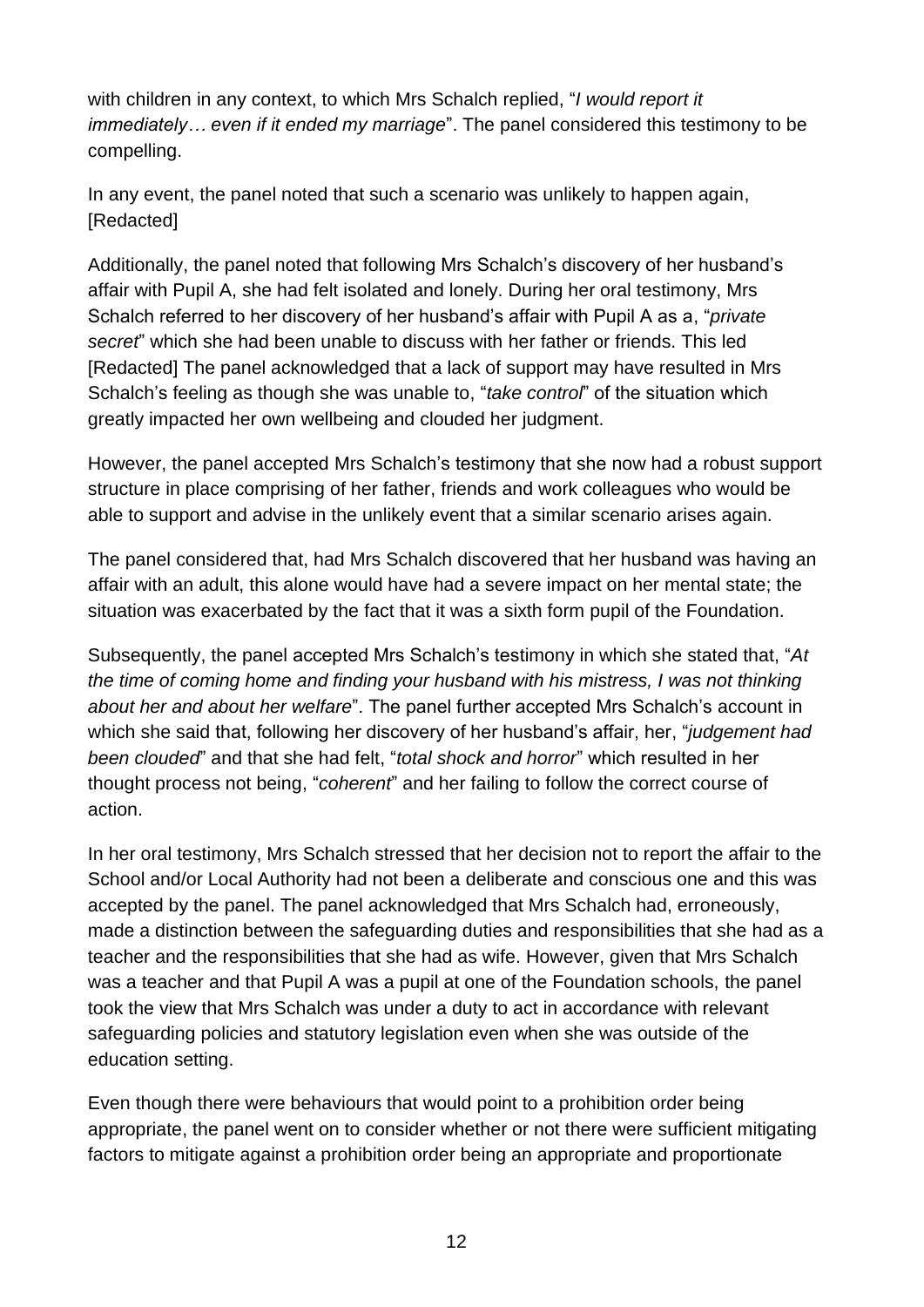measure to impose, particularly taking into account the nature and severity of the behaviour in this case.

The panel noted that a complete defence of duress is available to someone who is forced to commit even a serious crime if they honestly believe the consequences of not doing so may lead to death or serious harm to themselves or another. This was established in the Court of Appeal case of *R v Martin (1989) 88 CrApp R343*. Although it was submitted by the teacher's representative that this complete defence was not available to Mrs Schalch, the panel did, nonetheless, take the view that Mrs Schalch may have acted partially under duress.

#### **[Redacted]**

The panel went on to consider whether there was a strong public interest consideration in retaining Mrs Schalch as a teacher.

The panel noted the case of *Wallace v Secretary of State for Education [2017] EWHC 109*, whereby the High Court recognised that there may be circumstances in which there is a positive public interest in retaining a teacher. In that particular case, it was found that the teacher concerned had made an exceptional contribution to education, to the extent that there was a public interest in him being able to continue to teach.

The panel noted that the witness statements, provided by Mrs Schalch's past and current colleagues, presented Mrs Schalch as an extremely good primary school teacher.

The panel considered it significant that Mrs Schalch's current employer had described her as an "*exceptional teacher*". Her current employer went on to confirm that she had "*no reservations*" in allowing Mrs Schalch to teach in an education setting and that she had "*no concerns at all about [Mrs Schalch's] understanding of the importance of safeguarding [their] children at nursery*".

Furthermore, during the hearing, the panel heard evidence from Witness A. In his statement, Witness A described Mrs Schalch as a, "*true gem in the world of education*". He went on to say that it was, "*no exaggeration to say that [Mrs Schalch] is one of the best teachers I have had the pleasure to work with as well as being a loyal, committed colleague and friend*". This was echoed by the former deputy headmaster of the School who described Mrs Schalch as a "*hugely respected and admired teacher*".

The panel therefore considered that there was a strong public interest in retaining Mrs Schalch as a teacher. The panel considered the following statement made by Witness A to be particularly relevant in this regard "*the teaching profession in the UK is in dire need of not only new teachers but those of high quality. They are rare to find and [Mrs Schalch] is one of them. It would be a true travesty to see a high quality, talented, caring, knowledgeable practitioner such as [Mrs Schalch] lose the ability to teach*".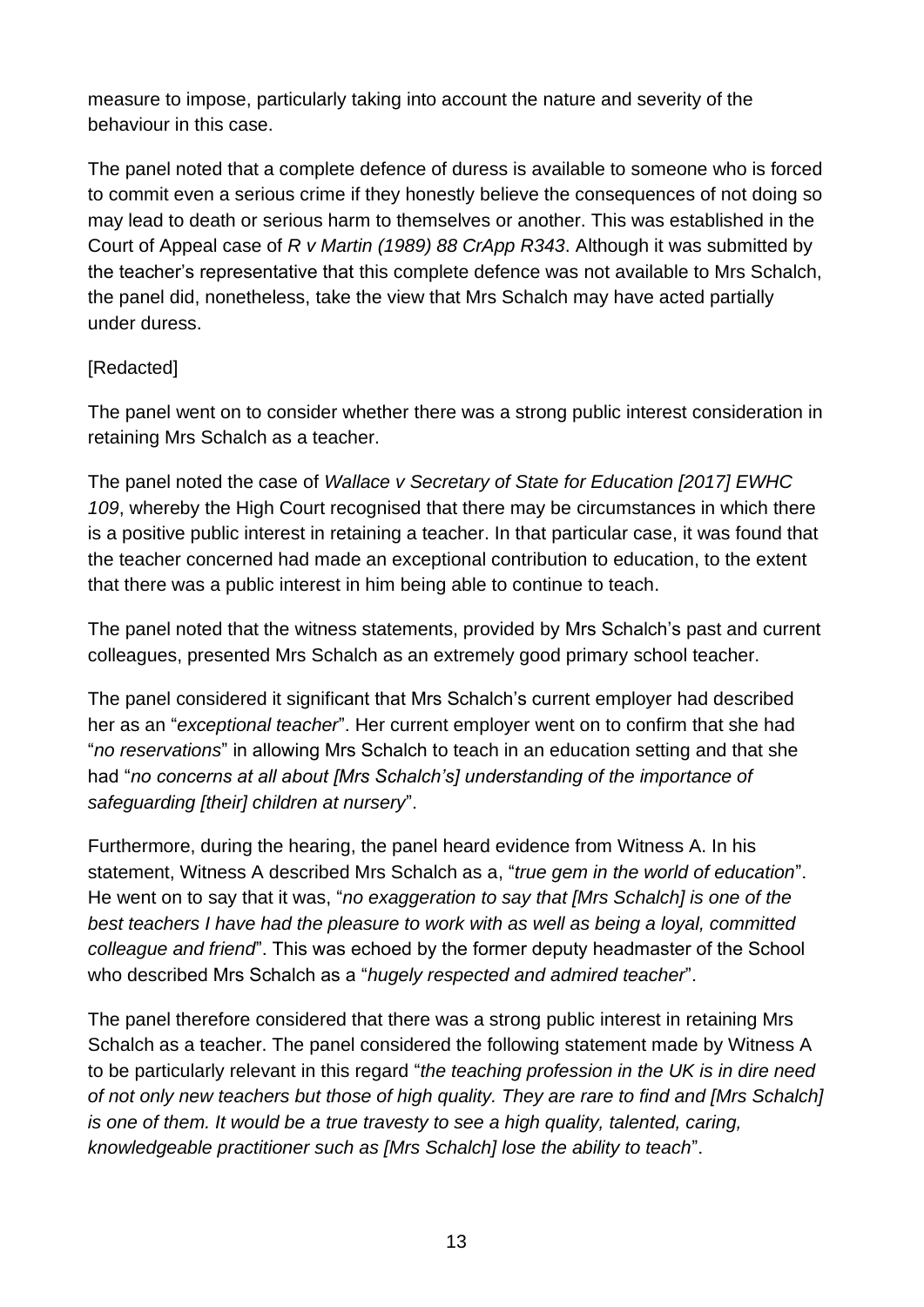The panel first considered whether it would be proportionate to conclude this case with no recommendation of prohibition, considering whether the publication of the findings made by the panel is sufficient.

The panel was of the view that, applying the standard of the ordinary intelligent citizen, a recommendation of no prohibition was a proportionate and appropriate response. In the light of the mitigating factors and strong public interests that were present in this case, the panel determined that a recommendation for a prohibition order would not be appropriate in this case.

The panel considered that the publication of the adverse findings it had made was sufficient to send an appropriate message to the teacher, as to the standards of behaviour that are not acceptable and meets the public interest requirement of declaring proper standards of the profession.

# <span id="page-13-0"></span>**Decision and reasons on behalf of the Secretary of State**

I have given very careful consideration to this case and to the recommendation of the panel in respect of sanction.

In considering this case, I have also given very careful attention to the Advice that the Secretary of State has published concerning the prohibition of teachers.

In this case, the panel has found the allegation proven and found that those proven facts amount to unacceptable professional conduct and conduct that may bring the profession into disrepute.

The panel has made a recommendation to the Secretary of State that in the case of Mrs Schalch, the findings of unacceptable professional conduct and conduct likely to bring the profession into disrepute should be published and that such an action is proportionate and in the public interest.

In particular, the panel has found that Mrs Schalch is in breach of the following standards:

- Teachers uphold public trust in the profession and maintain high standards of ethics and behaviour, within and outside school, by
	- o having regard for the need to safeguard pupils' well-being, in accordance with statutory provisions;
- Teachers must have proper and professional regard for the ethos, policies and practices of the school in which they teach…
- Teachers must have an understanding of, and always act within, the statutory frameworks which set out their professional duties and responsibilities.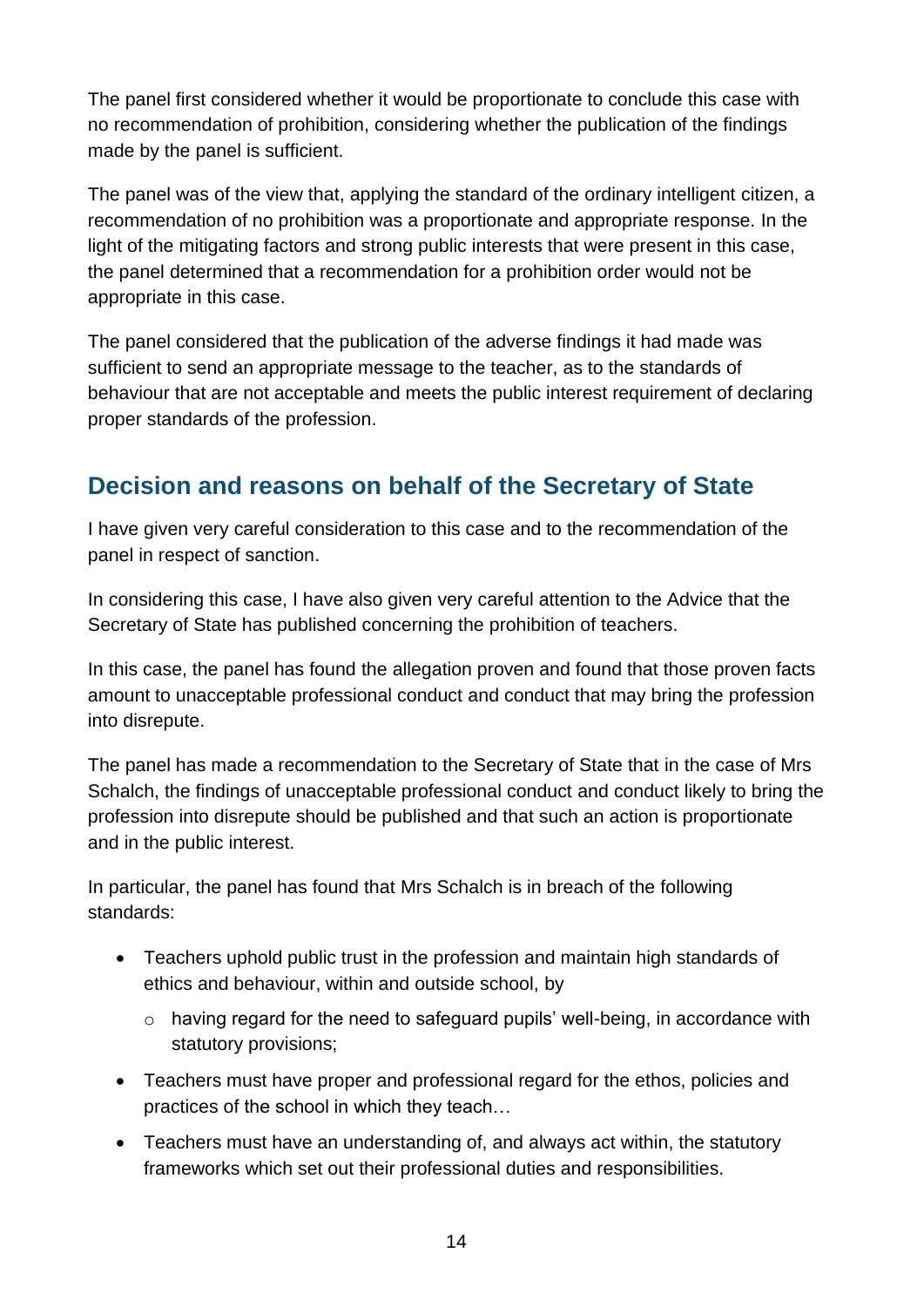The panel was also satisfied that "the conduct of Mrs Schalch amounted to misconduct of a serious nature which fell significantly short of the standards expected of the profession."

I have to determine whether the imposition of a prohibition order is proportionate and in the public interest. In considering that for this case, I have considered the overall aim of a prohibition order which is to protect pupils and to maintain public confidence in the profession. I have considered the extent to which a prohibition order in this case would achieve that aim taking into account the impact that it will have on the individual teacher. I have also asked myself, whether a less intrusive measure, such as the published finding of unacceptable professional conduct and conduct that may bring the profession into disrepute, would itself be sufficient to achieve the overall aim. I have to consider whether the consequences of such a publication are themselves sufficient. I have considered therefore whether or not prohibiting Mrs Schalch, and the impact that will have on her, is proportionate and in the public interest.

In this case, I have considered the extent to which a prohibition order would protect children. The panel has observed, "failure to do so may have placed Pupil A at risk of harm."

A prohibition order would therefore prevent such a risk from being present in the future. I have also taken into account the panel's comments on insight and remorse, which the panel sets out as follows, "The panel considered that Mrs Schalch had demonstrated insight and remorse for failing to report her husband's affair with Pupil A to the School and/or Local Authority."

I have therefore given this element considerable weight in reaching my decision.

I have gone on to consider the extent to which a prohibition order would maintain public confidence in the profession. The panel observe, "Mrs Schalch's failure to take appropriate action and/or ensure appropriate action was taken when she became aware that Pupil A was engaged in a relationship with her husband constituted conduct that may bring the profession into disrepute."

I have had to consider that the public has a high expectation of professional standards of all teachers and that the public might regard a failure to impose a prohibition order as a failure to uphold those high standards. In weighing these considerations, I have had to consider the matter from the point of view of an "ordinary intelligent and well-informed citizen."

I have considered whether the publication of a finding of unacceptable professional conduct and conduct that may bring the profession into disrepute, in the absence of a prohibition order, can itself be regarded by such a person as being a proportionate response to the misconduct that has been found proven in this case.